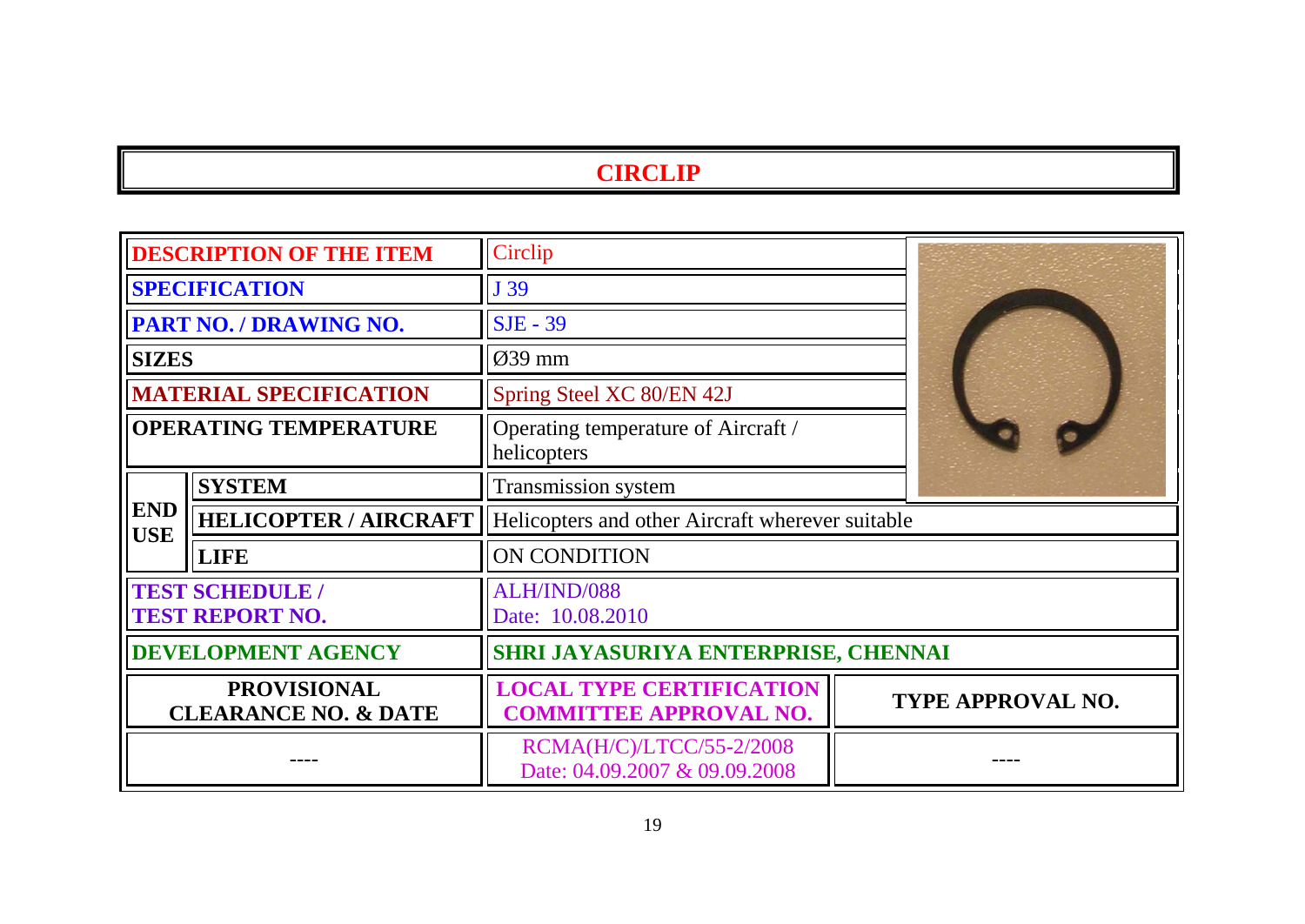## **WORM CLIP**

| <b>DESCRIPTION OF THE ITEM</b>                        |                              | <b>Worm Clip</b>                                                                                                                                                                                                                         |                   |  |
|-------------------------------------------------------|------------------------------|------------------------------------------------------------------------------------------------------------------------------------------------------------------------------------------------------------------------------------------|-------------------|--|
| <b>SPECIFICATION</b>                                  |                              | <b>NSA 55220</b>                                                                                                                                                                                                                         |                   |  |
| PART NO. / DRAWING NO.                                |                              | <b>SJE-5005</b>                                                                                                                                                                                                                          |                   |  |
| <b>SIZES</b>                                          |                              | SLE 55220 - 007-011, 010-016, 010-018,<br>010-019, 010-020, 011-017, 011-019,<br>014-022, 018-028, 020-028, 024-036,<br>025-045, 025-048, 032-052, 040-060,<br>047-067, 062-067, 062-082, 077-097,<br>092-112, 137-157, 152-172, 167-187 |                   |  |
| <b>MATERIAL SPECIFICATION</b>                         |                              | Stainless steel AISI 303 / AISI 304                                                                                                                                                                                                      |                   |  |
| <b>OPERATING TEMPERATURE</b>                          |                              | Operating temperature of Aircraft/helicopters                                                                                                                                                                                            |                   |  |
|                                                       | <b>SYSTEM</b>                | Structure / Integration of system and LRUs                                                                                                                                                                                               |                   |  |
| <b>END</b><br><b>USE</b>                              | <b>HELICOPTER / AIRCRAFT</b> | Helicopters and other Aircraft wherever suitable                                                                                                                                                                                         |                   |  |
|                                                       | <b>LIFE</b>                  | ON CONDITION                                                                                                                                                                                                                             |                   |  |
| <b>TEST SCHEDULE /</b><br><b>TEST REPORT NO.</b>      |                              | H/DLE/I/70-14/415A/2008<br>Date: 18.07.2008                                                                                                                                                                                              |                   |  |
| <b>DEVELOPMENT AGENCY</b>                             |                              | SHRI JAYASURIYA ENTERPRISE, CHENNAI                                                                                                                                                                                                      |                   |  |
| <b>PROVISIONAL</b><br><b>CLEARANCE NO. &amp; DATE</b> |                              | <b>LOCAL TYPE CERTIFICATION</b><br><b>COMMITTEE APPROVAL NO.</b>                                                                                                                                                                         | TYPE APPROVAL NO. |  |
|                                                       |                              | RCMA(H/C)/LTCC/55-2/2008<br>Date: 04.09.2007 & 09.09.2008                                                                                                                                                                                |                   |  |